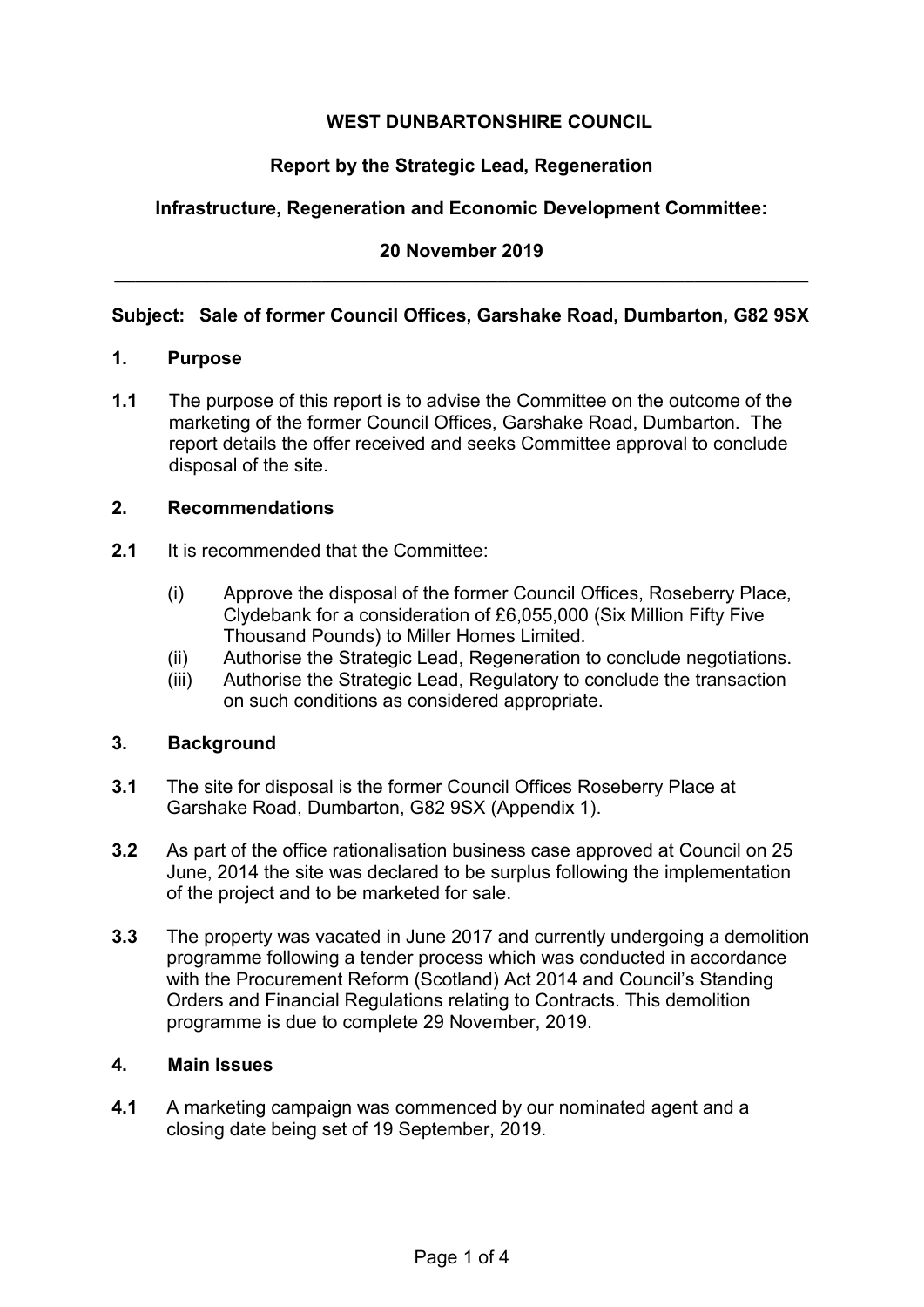- **4.2** The site was extensively marketed; sales particulars (Appendix 2) were uploaded onto various property websites, including the Council's own website. Regular e-mailing's were undertaken to our nominated agent's comprehensive list of property agents, developers, housing associations and property companies. A "For Sale" sign was also erected at a prominent location on site.
- **4.3** At the closing date, four compliant offers to purchase were received from developers with the highest £6,055,000 (Six Million and Fifty Five Thousand Pounds) being recommended for acceptance.
- **4.4** One other offer was rejected on the basis that the payment was linked to stage payments and therefore not evaluated as offers were not invited on this basis.
- **4.5** Within the Local Development Plan Proposed Plan 2018 the site is identified as H2(19) which has a capacity for 100 private residential units, with 75 being delivered between 2017 and 2024 and 25 post 2024.
- **4.6** Miller Homes, a medium sized house builder, has submitted the higher of the four compliant offers. They are a well established and successful house builder who have undertaken a number of schemes within West Dunbartonshire and are therefore well aware of the Council's planning and other statutory requirements.
- **4.7** Miller Homes propose a scheme of 86 private dwelling units being a mix of 3 and 4 bedroom family homes covering a 6.32 acres of net developable acreage as detailed in the attached layout plan (Appendix 3).
- **4.8** Miller Homes have reflected in their offer soft abnormal costs based on the information supplied by the Council but this will be subject to a more detailed site investigation.
- **4.9** Miller Homes will pay a deposit of £200,000 (Two Hundred Thousand Pounds) upon conclusion of missives which will be refundable in the event the seller defaults on its obligations. This substantial deposit clearly demonstrates their commitment to the site.
- **4.10** West Dunbartonshire Council will look to impose an overage payment to the Council in the event that Miller Homes Limited obtain planning consent for a scheme in excess of that currently proposed and also seek to impose a clawback provision in the unlikely event that they sell the site to another developer for any increase in value above that paid to West Dunbartonshire Council.

## **5. People Implications**

**5.1** Other than the Officers time involved in concluding the proposed deal there are no People implications.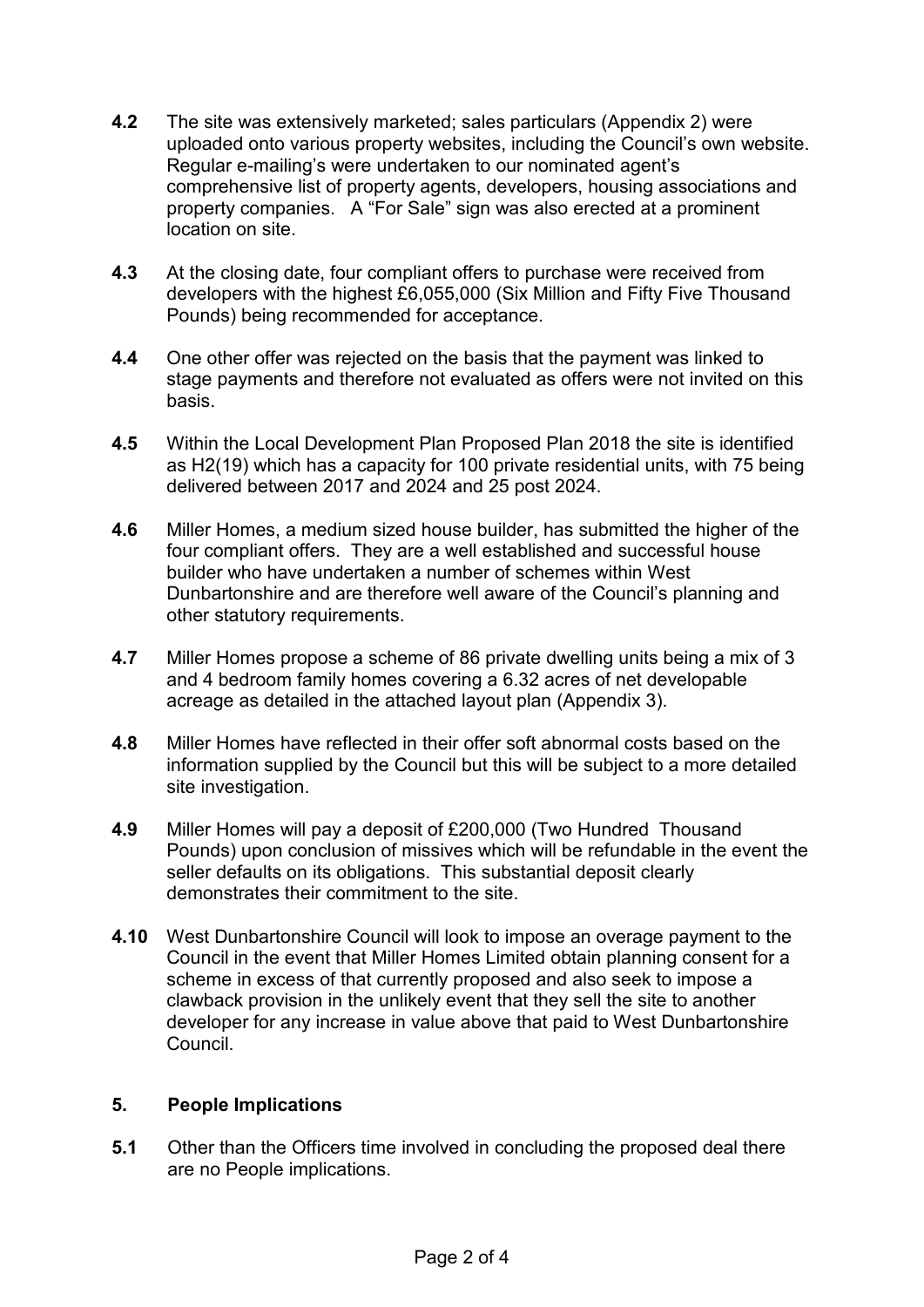## **6. Financial and Procurement Implications**

- **6.1** The financial implications of the proposed sale is a capital receipt to the Council of £6,055,000 minus abnormal costs to be agreed.
- **6.2** Construction of 86 units as indicated by Miller Homes would generate a minimum income in the region of £156,679 per annum for both Council Tax based on Band E rating. This income stream cannot obviously be guaranteed and would be dependent on all units being sold and planning permission being achieved. We have had no indicative layout plan by the purchaser and therefore this is at this stage an anticipated figure. The income stream could also be varied depending on whether purchasers were currently living within the Council area or new to the area.
- **6.3** There are no procurement implications arising from this report.

# **7. Risk Analysis**

- **7.1** The offer from Miller Homes Ltd is conditional upon various suspensive conditions and a time limit of 4 months from conclusion of missives to enable all technical due diligence and commence Planning Application will be imposed.
- **7.2** The main risk associated with the disposal of the site is that the transaction may not conclude for a variety of reasons including planning, ground conditions and abnormals. In that case, the Council will require to remarket the site for sale.

## **8. Environmental Sustainability**

**8.1** The sites will continue in their existing industrial use and any future development of the sites will require that SEA legislation will be considered and taken into account as part of any planning application assessment.

# **9. Equalities Impact Assessment (EIA)**

**9.1** An Equality Impact Screening did not indicate any further action required in relation to this transaction.

# **10. Consultation**

**10.1** Consultations have been undertaken with Finance and Regulatory however wider consultation will take place during any Planning Application process.